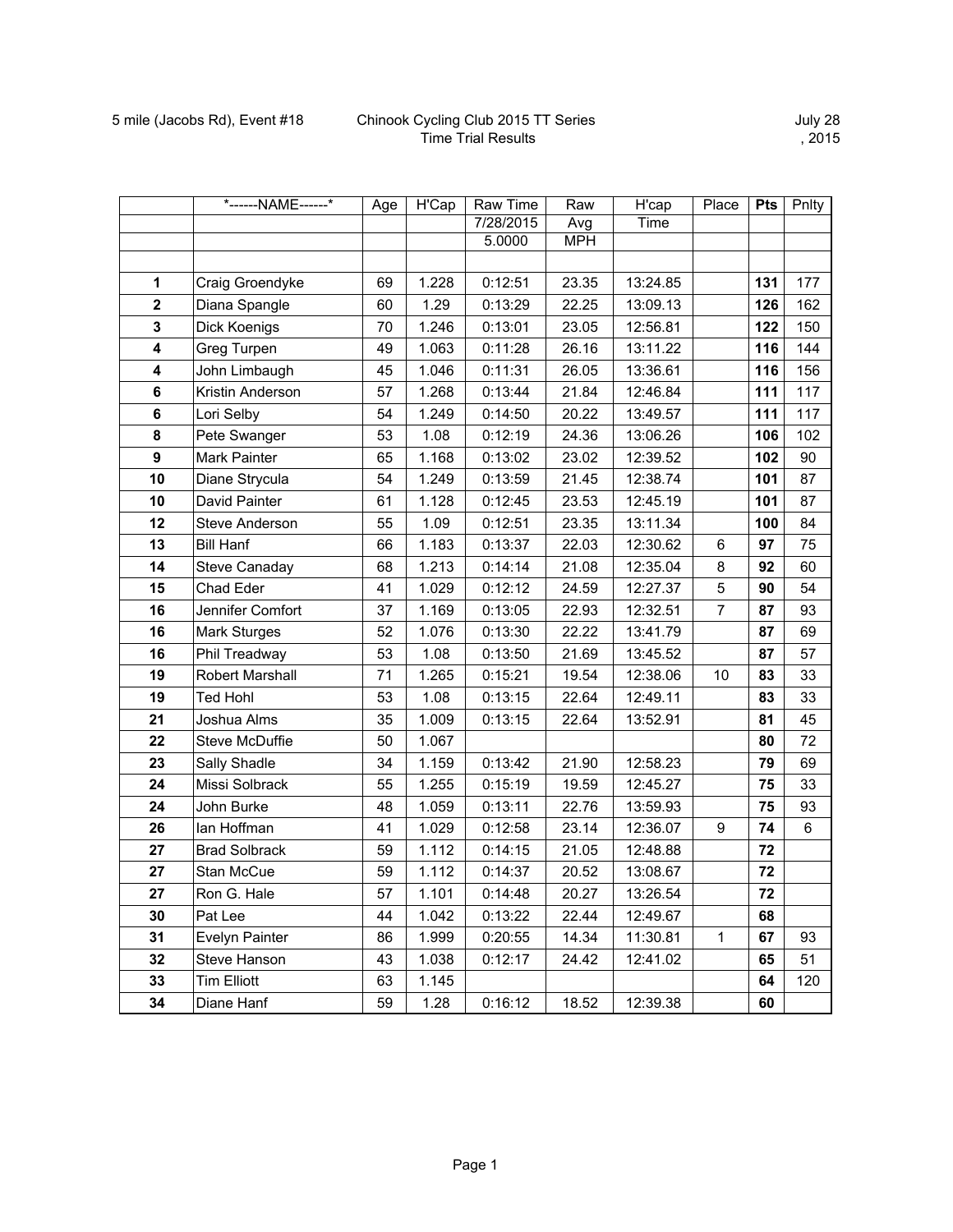| 35 | Tom Kirchner           | 67 | 1.198 |         |       |          |                         | 56 |    |
|----|------------------------|----|-------|---------|-------|----------|-------------------------|----|----|
| 36 | Dave Fischer           | 65 | 1.168 |         |       |          |                         | 54 | 18 |
| 37 | Catiana Coghlan        | 38 | 1.173 | 0:13:32 | 22.17 | 12:23.24 | 3                       | 53 | 75 |
| 37 | Mark McLean            | 60 | 1.12  |         |       |          |                         | 53 | 87 |
| 37 | <b>Summer Sturges</b>  | 19 | 1.143 |         |       |          |                         | 53 | 15 |
| 40 | <b>Brad Atencio</b>    | 51 | 1.071 |         |       |          |                         | 52 |    |
| 41 | Philip Nelson          | 43 | 1.038 | 0:12:44 | 23.56 | 12:22.03 | $\overline{c}$          | 51 | 33 |
| 42 | <b>Jack Elliott</b>    | 14 | 1.145 | 0:14:14 | 21.08 | 12:25.85 | $\overline{\mathbf{4}}$ | 47 | 21 |
| 43 | Darrel Brown           | 35 | 1.009 | 0:12:49 | 23.41 | 13:00.14 |                         | 46 | 18 |
| 44 | Carolyn Sturges        | 50 | 1.229 | 0:15:45 | 19.05 | 12:48.92 |                         | 44 |    |
| 44 | Alexis Atencio         | 15 | 1.223 |         |       |          |                         | 44 |    |
| 44 | <b>Richard Grondin</b> | 57 | 1.101 |         |       |          |                         | 44 |    |
| 47 | Anne Farawila          | 40 | 1.181 |         |       |          |                         | 42 | 18 |
| 47 | Keyon Maljai           | 34 | 1.006 |         |       |          |                         | 42 | 18 |
| 49 | <b>Brian Schur</b>     | 42 | 1.033 | 0:13:10 | 22.78 | 12:59.76 |                         | 41 | 15 |
| 49 | <b>Aaron Stites</b>    | 39 | 1.021 |         |       |          |                         | 41 | 51 |
| 49 | Porter Withers         | 15 | 1.095 |         |       |          |                         | 41 | 15 |
| 52 | Leah Swanger           | 50 | 1.229 | 0:18:36 | 16.13 | 15:08.06 |                         | 40 |    |
| 52 | Scott Sarber           | 46 | 1.05  |         |       |          |                         | 40 |    |
| 54 | Mike Larche            | 26 | 1     |         |       |          |                         | 36 |    |
| 54 | Paul Meier             | 62 | 1.137 |         |       |          |                         | 36 |    |
| 54 | <b>Barry Nichols</b>   | 42 | 1.033 |         |       |          |                         | 36 |    |
| 57 | Robert Bartol          | 47 | 1.054 |         |       |          |                         | 32 | 24 |
| 57 | <b>Becky Bechtold</b>  | 70 | 1.436 | 0:19:57 | 15.04 |          |                         | 32 |    |
| 59 | Deborah Burke          | 45 | 1.205 |         |       |          |                         | 28 | 24 |
| 59 | <b>Bill Pofahl</b>     | 64 | 1.154 |         |       |          |                         | 28 |    |
| 61 | John MacArthur         | 51 | 1.071 |         |       |          |                         | 27 | 9  |
| 62 | Shari Elliott          | 47 | 1.214 | 0:21:52 | 13.72 | 18:00.72 |                         | 24 |    |
| 62 | George Fraga           | 54 | 1.084 |         |       |          |                         | 24 | 18 |
| 62 | Morgan Larche          | 25 | 1.143 |         |       |          |                         | 24 |    |
| 62 | Andy Streibeck         | 26 | 1     |         |       |          |                         | 24 | 24 |
| 62 | Chris Johnson          | 39 | 1.021 |         |       |          |                         | 24 |    |
| 67 | Linda McLean           | 59 | 1.28  |         |       |          |                         | 23 | 21 |
| 68 | Navindra Gunawardena   | 33 | 1.003 |         |       |          |                         | 20 |    |
| 68 | Jon Page               | 53 | 1.08  |         |       |          |                         | 20 |    |
| 70 | Ken Call               | 49 | 1.063 |         |       |          |                         | 16 | 24 |
| 70 | Florence Kirchner      | 68 | 1.397 |         |       |          |                         | 16 |    |
| 70 | Michael Mealer         | 35 | 1.009 |         |       |          |                         | 16 |    |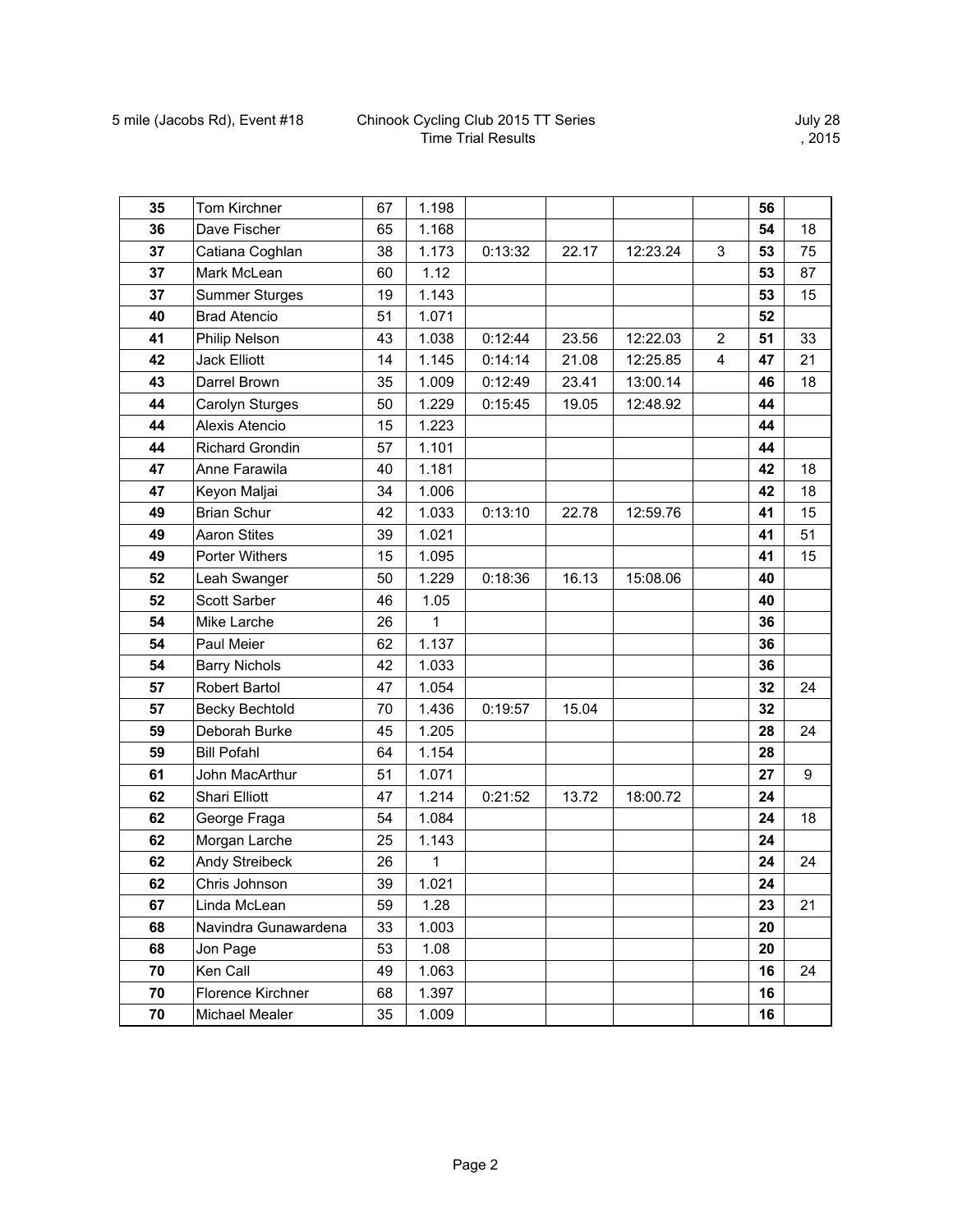July 28 , 2015

| 70 | <b>April Ottey</b>     | 49 | 1.224 |  | 16 |   |
|----|------------------------|----|-------|--|----|---|
| 70 | Tom Owen               | 59 | 1.112 |  | 16 |   |
| 70 | Wendy Owen             | 56 | 1.261 |  | 16 |   |
| 70 | <b>Abigail Withers</b> | 14 | 1.272 |  | 16 |   |
| 77 | Peter Archambault      | 44 | 1.042 |  | 13 | 3 |
| 78 | Porter McMichael       | 18 | 1     |  | 12 |   |
| 78 | Ron D. Hale            | 56 | 1.095 |  | 12 |   |
| 78 | JimaLee Painter        | 61 | 1.3   |  | 12 |   |
| 78 | Jim Willis             | 45 | 1.046 |  | 12 |   |
| 82 | Lewis Kenworthy        | 58 | 1.106 |  | 8  |   |
| 82 | Erin Plumb             | 42 | 1.19  |  | 8  |   |
| 82 | Torka Poet             | 49 | 1.224 |  | 8  |   |
| 82 | <b>Lance Stites</b>    | 14 | 1.145 |  | 8  |   |
| 82 | Luke Sturges           | 13 | 1.2   |  | 8  |   |
| 82 | Montana Sturges        | 21 | 1     |  | 8  |   |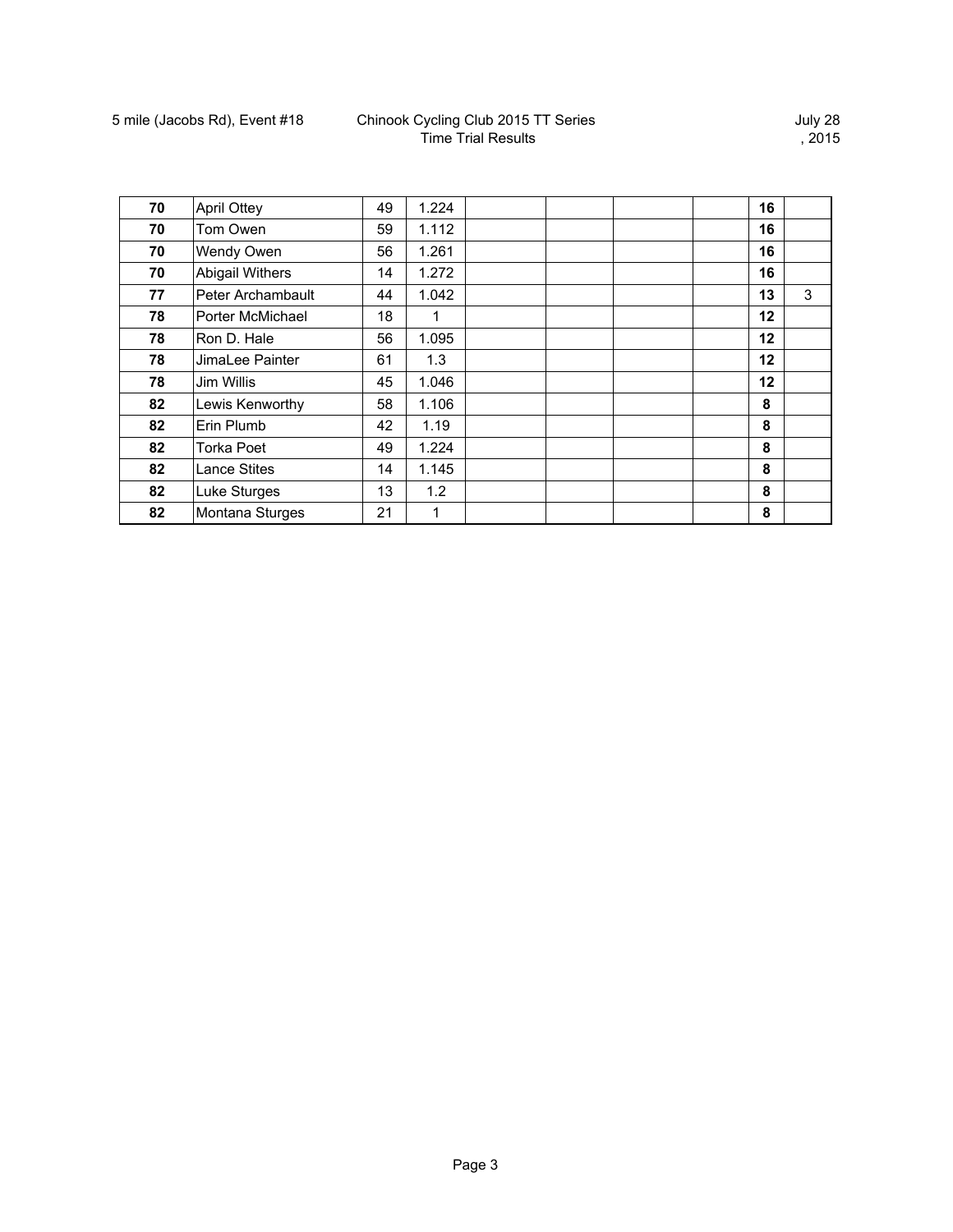|                      | *------NAME------*<br>Age | H'Cap | <b>Raw Time</b> | Raw        | H'cap       | Place          | Pts | Pnlty |
|----------------------|---------------------------|-------|-----------------|------------|-------------|----------------|-----|-------|
|                      |                           |       | 7/28/2015       | Avg        | <b>Time</b> |                |     |       |
|                      |                           |       | 5.0000          | <b>MPH</b> |             |                |     |       |
|                      |                           |       |                 |            |             |                |     |       |
| Evelyn Painter       | 86                        | 1.999 | 0:20:55         | 14.34      | 11:30.81    | 1              | 67  | 93    |
| Philip Nelson        | 43                        | 1.038 | 0:12:44         | 23.56      | 12:22.03    | $\overline{2}$ | 51  | 33    |
| Catiana Coghlan      | 38                        | 1.173 | 0:13:32         | 22.17      | 12:23.24    | 3              | 53  | 75    |
| <b>Jack Elliott</b>  | 14                        | 1.145 | 0:14:14         | 21.08      | 12:25.85    | 4              | 47  | 21    |
| Chad Eder            | 41                        | 1.029 | 0:12:12         | 24.59      | 12:27.37    | 5              | 90  | 54    |
| <b>Bill Hanf</b>     | 66                        | 1.183 | 0:13:37         | 22.03      | 12:30.62    | 6              | 97  | 75    |
| Jennifer Comfort     | 37                        | 1.169 | 0:13:05         | 22.93      | 12:32.51    | $\overline{7}$ | 87  | 93    |
| <b>Steve Canaday</b> | 68                        | 1.213 | 0:14:14         | 21.08      | 12:35.04    | 8              | 92  | 60    |
| lan Hoffman          | 41                        | 1.029 | 0:12:58         | 23.14      | 12:36.07    | 9              | 74  | 6     |
| Robert Marshall      | 71                        | 1.265 | 0:15:21         | 19.54      | 12:38.06    | 10             | 83  | 33    |
| Diane Strycula       | 54                        | 1.249 | 0:13:59         | 21.45      | 12:38.74    |                | 101 | 87    |
| Diane Hanf           | 59                        | 1.28  | 0:16:12         | 18.52      | 12:39.38    |                | 60  |       |
| Mark Painter         | 65                        | 1.168 | 0:13:02         | 23.02      | 12:39.52    |                | 102 | 90    |
| Steve Hanson         | 43                        | 1.038 | 0:12:17         | 24.42      | 12:41.02    |                | 65  | 51    |
| David Painter        | 61                        | 1.128 | 0:12:45         | 23.53      | 12:45.19    |                | 101 | 87    |
| Missi Solbrack       | 55                        | 1.255 | 0:15:19         | 19.59      | 12:45.27    |                | 75  | 33    |
| Kristin Anderson     | 57                        | 1.268 | 0:13:44         | 21.84      | 12:46.84    |                | 111 | 117   |
| <b>Brad Solbrack</b> | 59                        | 1.112 | 0:14:15         | 21.05      | 12:48.88    |                | 72  |       |
| Carolyn Sturges      | 50                        | 1.229 | 0:15:45         | 19.05      | 12:48.92    |                | 44  |       |
| Ted Hohl             | 53                        | 1.08  | 0:13:15         | 22.64      | 12:49.11    |                | 83  | 33    |
| Pat Lee              | 44                        | 1.042 | 0:13:22         | 22.44      | 12:49.67    |                | 68  |       |
| Dick Koenigs         | 70                        | 1.246 | 0:13:01         | 23.05      | 12:56.81    |                | 122 | 150   |
| Sally Shadle         | 34                        | 1.159 | 0:13:42         | 21.90      | 12:58.23    |                | 79  | 69    |
| <b>Brian Schur</b>   | 42                        | 1.033 | 0:13:10         | 22.78      | 12:59.76    |                | 41  | 15    |
| Darrel Brown         | 35                        | 1.009 | 0:12:49         | 23.41      | 13:00.14    |                | 46  | 18    |
| Pete Swanger         | 53                        | 1.08  | 0:12:19         | 24.36      | 13:06.26    |                | 106 | 102   |
| Stan McCue           | 59                        | 1.112 | 0:14:37         | 20.52      | 13:08.67    |                | 72  |       |
| Diana Spangle        | 60                        | 1.29  | 0:13:29         | 22.25      | 13:09.13    |                | 126 | 162   |
| Greg Turpen          | 49                        | 1.063 | 0:11:28         | 26.16      | 13:11.22    |                | 116 | 144   |
| Steve Anderson       | 55                        | 1.09  | 0:12:51         | 23.35      | 13:11.34    |                | 100 | 84    |
| Craig Groendyke      | 69                        | 1.228 | 0:12:51         | 23.35      | 13:24.85    |                | 131 | 177   |
| Ron G. Hale          | 57                        | 1.101 | 0:14:48         | 20.27      | 13:26.54    |                | 72  |       |
| John Limbaugh        | 45                        | 1.046 | 0:11:31         | 26.05      | 13:36.61    |                | 116 | 156   |
| <b>Mark Sturges</b>  | 52                        | 1.076 | 0:13:30         | 22.22      | 13:41.79    |                | 87  | 69    |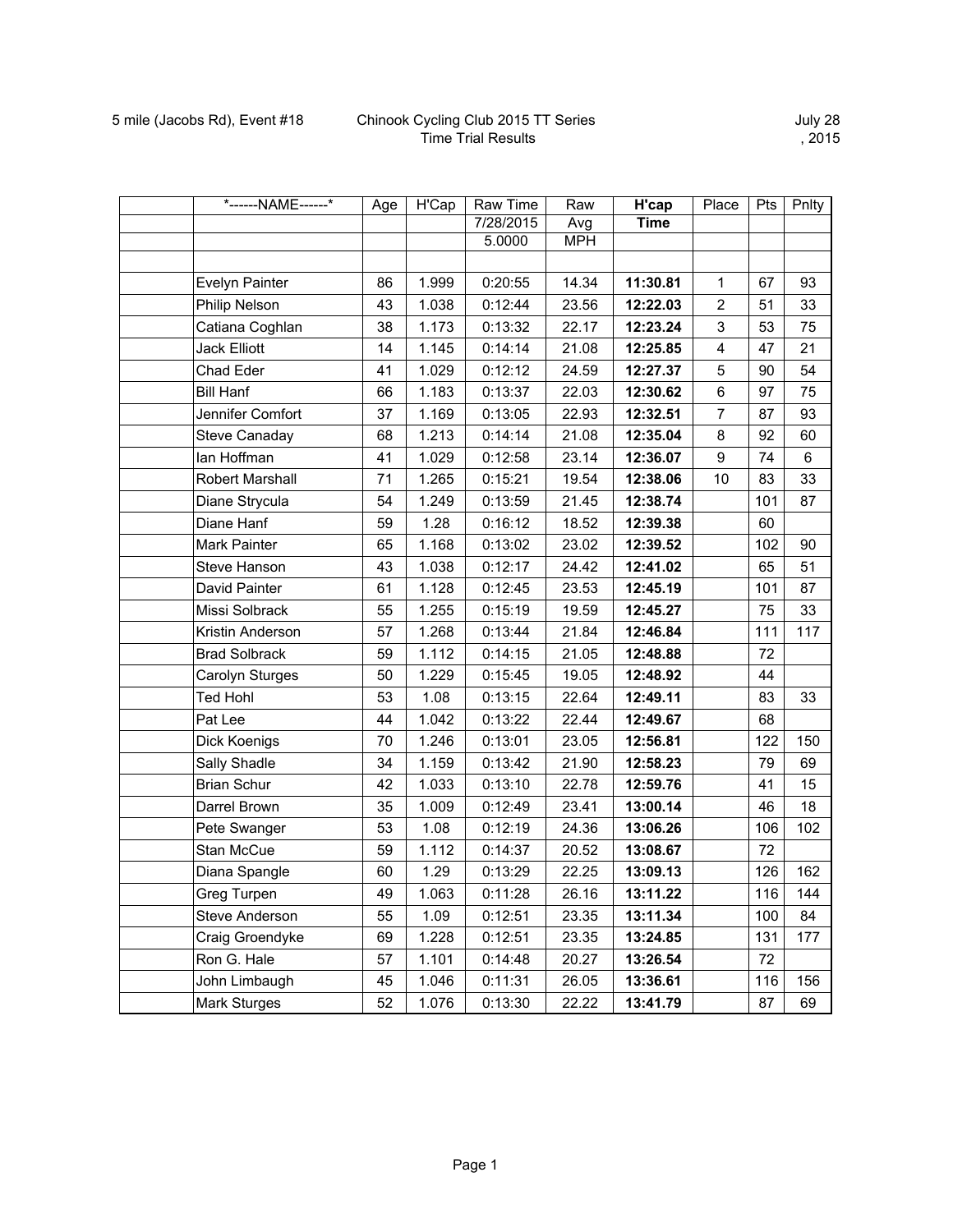| Phil Treadway          | 53 | 1.08           | 0:13:50 | 21.69 | 13:45.52 | 87  | 57  |
|------------------------|----|----------------|---------|-------|----------|-----|-----|
| Lori Selby             | 54 | 1.249          | 0:14:50 | 20.22 | 13:49.57 | 111 | 117 |
| Joshua Alms            | 35 | 1.009          | 0:13:15 | 22.64 | 13:52.91 | 81  | 45  |
| John Burke             | 48 | 1.059          | 0:13:11 | 22.76 | 13:59.93 | 75  | 93  |
| Leah Swanger           | 50 | 1.229          | 0:18:36 | 16.13 | 15:08.06 | 40  |     |
| <b>Shari Elliott</b>   | 47 | 1.214          | 0:21:52 | 13.72 | 18:00.72 | 24  |     |
| Steve McDuffie         | 50 | 1.067          |         |       |          | 80  | 72  |
| <b>Tim Elliott</b>     | 63 | 1.145          |         |       |          | 64  | 120 |
| Dave Fischer           | 65 | 1.168          |         |       |          | 54  | 18  |
| Mark McLean            | 60 | 1.12           |         |       |          | 53  | 87  |
| <b>Summer Sturges</b>  | 19 | 1.143          |         |       |          | 53  | 15  |
| <b>Brad Atencio</b>    | 51 | 1.071          |         |       |          | 52  |     |
| Alexis Atencio         | 15 | 1.223          |         |       |          | 44  |     |
| <b>Richard Grondin</b> | 57 | 1.101          |         |       |          | 44  |     |
| Anne Farawila          | 40 | 1.181          |         |       |          | 42  | 18  |
| Keyon Maljai           | 34 | 1.006          |         |       |          | 42  | 18  |
| <b>Aaron Stites</b>    | 39 | 1.021          |         |       |          | 41  | 51  |
| <b>Porter Withers</b>  | 15 | 1.095          |         |       |          | 41  | 15  |
| Scott Sarber           | 46 | 1.05           |         |       |          | 40  |     |
| Mike Larche            | 26 | $\overline{1}$ |         |       |          | 36  |     |
| Paul Meier             | 62 | 1.137          |         |       |          | 36  |     |
| <b>Barry Nichols</b>   | 42 | 1.033          |         |       |          | 36  |     |
| Robert Bartol          | 47 | 1.054          |         |       |          | 32  | 24  |
| Deborah Burke          | 45 | 1.205          |         |       |          | 28  | 24  |
| <b>Bill Pofahl</b>     | 64 | 1.154          |         |       |          | 28  |     |
| John MacArthur         | 51 | 1.071          |         |       |          | 27  | 9   |
| George Fraga           | 54 | 1.084          |         |       |          | 24  | 18  |
| Morgan Larche          | 25 | 1.143          |         |       |          | 24  |     |
| Andy Streibeck         | 26 | 1              |         |       |          | 24  | 24  |
| Linda McLean           | 59 | 1.28           |         |       |          | 23  | 21  |
| Navindra Gunawardena   | 33 | 1.003          |         |       |          | 20  |     |
| Jon Page               | 53 | 1.08           |         |       |          | 20  |     |
| Ken Call               | 49 | 1.063          |         |       |          | 16  | 24  |
| Florence Kirchner      | 68 | 1.397          |         |       |          | 16  |     |
| Michael Mealer         | 35 | 1.009          |         |       |          | 16  |     |
| <b>April Ottey</b>     | 49 | 1.224          |         |       |          | 16  |     |
| Tom Owen               | 59 | 1.112          |         |       |          | 16  |     |
| Wendy Owen             | 56 | 1.261          |         |       |          | 16  |     |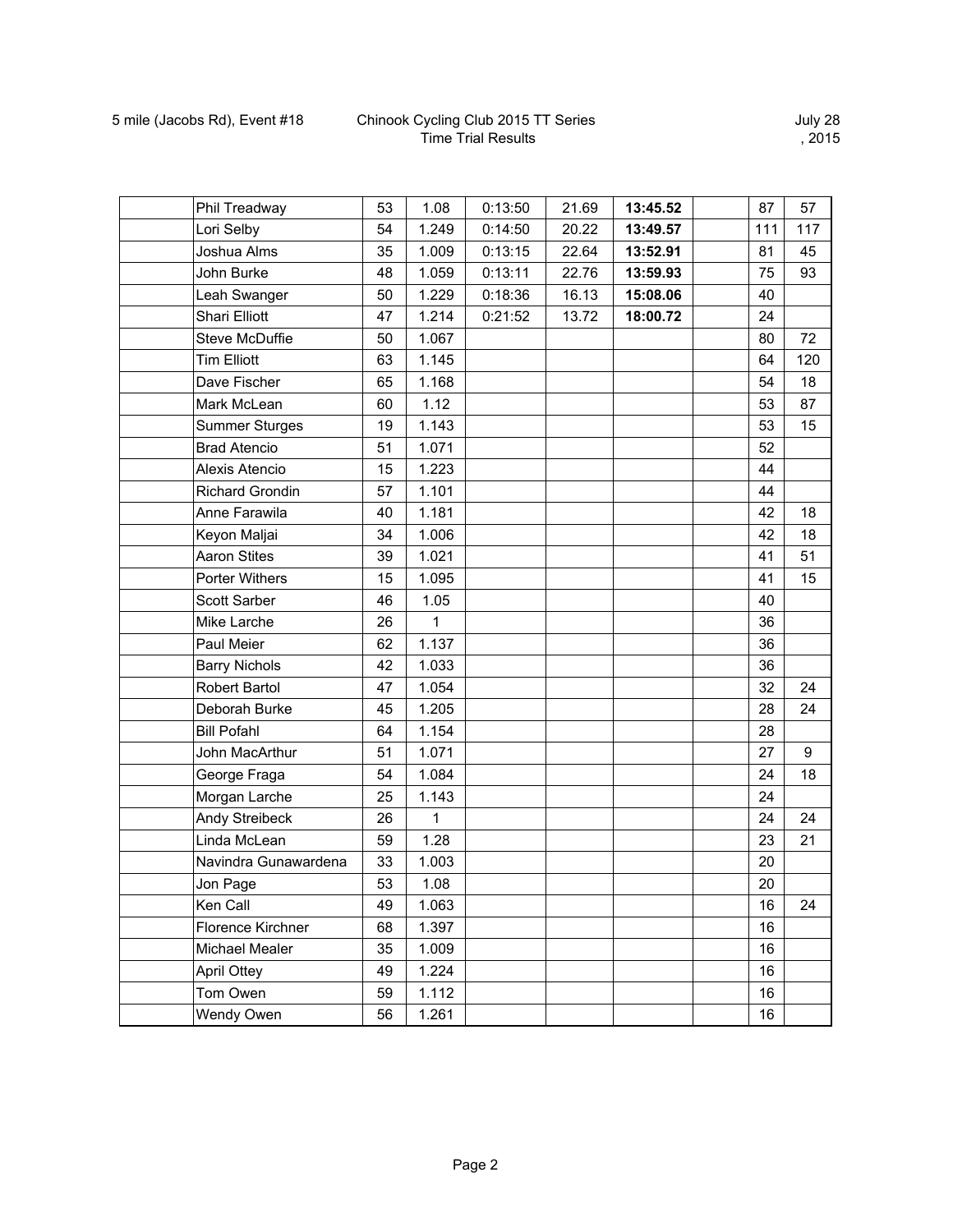July 28 , 2015

| <b>Abigail Withers</b> | 14 | 1.272 |         |       |  | 16 |   |
|------------------------|----|-------|---------|-------|--|----|---|
| Peter Archambault      | 44 | 1.042 |         |       |  | 13 | 3 |
| Porter McMichael       | 18 | 1     |         |       |  | 12 |   |
| Ron D. Hale            | 56 | 1.095 |         |       |  | 12 |   |
| JimaLee Painter        | 61 | 1.3   |         |       |  | 12 |   |
| Jim Willis             | 45 | 1.046 |         |       |  | 12 |   |
| Lewis Kenworthy        | 58 | 1.106 |         |       |  | 8  |   |
| Erin Plumb             | 42 | 1.19  |         |       |  | 8  |   |
| <b>Torka Poet</b>      | 49 | 1.224 |         |       |  | 8  |   |
| <b>Lance Stites</b>    | 14 | 1.145 |         |       |  | 8  |   |
| Luke Sturges           | 13 | 1.2   |         |       |  | 8  |   |
| Montana Sturges        | 21 | 1     |         |       |  | 8  |   |
| Tom Kirchner           | 67 | 1.198 |         |       |  | 56 |   |
| <b>Becky Bechtold</b>  | 70 | 1.436 | 0:19:57 | 15.04 |  | 32 |   |
| Chris Johnson          | 39 | 1.021 |         |       |  | 24 |   |